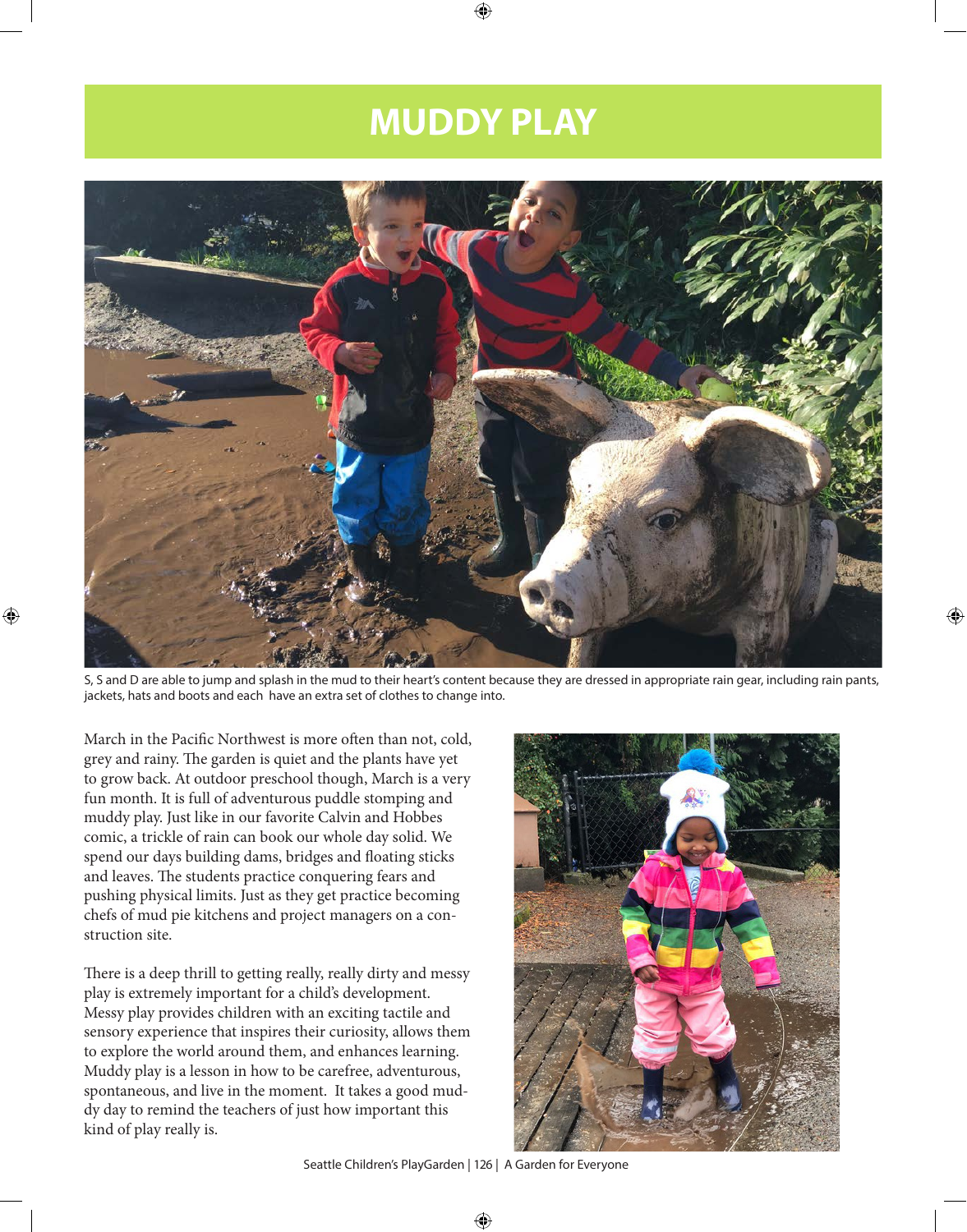# **How to See Muddy Play as Beneficial to Child Development**

| Common Arguments<br>Against Muddy Play In A<br>Preschool Setting       |                                                                                                                                                                                                                                                                                                                                                                                                                                                                                                                                                                                                                                    |
|------------------------------------------------------------------------|------------------------------------------------------------------------------------------------------------------------------------------------------------------------------------------------------------------------------------------------------------------------------------------------------------------------------------------------------------------------------------------------------------------------------------------------------------------------------------------------------------------------------------------------------------------------------------------------------------------------------------|
| "They will get too dirty"                                              | The students do get dirty but a little dirt never hurt. Research has shown that the number one reason<br>you should let your students go outside, play in the mud, and just get dirty is that it introduces their<br>body to essential microorganisms and can in fact help to strengthen children's immune system.                                                                                                                                                                                                                                                                                                                 |
|                                                                        | Learn more in Jack Gilbert's book Dirt is Good: The Advantage of Germs for Your Child's Developing<br>Immune System.                                                                                                                                                                                                                                                                                                                                                                                                                                                                                                               |
| "The classroom will get<br>too dirty"                                  | It is true that muddy play outside can often lead to a lot of clean up and feel like too much cleaning for<br>teachers. But ask yourself, who is the preschool experience designed for? Is it for the benefit of the teach-<br>ers? Or for the students? The students getting dirty is a good learning opportunity. After playing in the<br>mud, teachers can help children change out of muddy rainy gear into a new dry set. This is all part of the<br>fun for the students. They like to get cleaned up, wash their hands in warm soapy water, get cozy again,<br>and put their dirty clothes into a special bag to take home. |
| "The parents don't want<br>them to be muddy at the<br>end of the day." | Every family has a different comfort level with their children getting dirty. There are also important<br>cultural differences to take into account when considering adding muddy play as part of your preschool<br>program.                                                                                                                                                                                                                                                                                                                                                                                                       |
|                                                                        | Be sensitive to the different cultural norms and talk with families about their comfort level with their<br>kid being dirty. If they are uncomfortable with their child being dirty at the end of the day, be sure to<br>change that child into clean clothes before pick up. If they don't mind, you can let go of that stress.                                                                                                                                                                                                                                                                                                   |
|                                                                        | Be sure to talk with parents about sending their children to school in clothes they don't mind getting<br>dirty and offering rain gear to families who may not have it at home. At the Playgarden we have two<br>stocked bins of extra clothes that students can borrow clothing from.                                                                                                                                                                                                                                                                                                                                             |
|                                                                        |                                                                                                                                                                                                                                                                                                                                                                                                                                                                                                                                                                                                                                    |
| "They will get too cold"                                               | Outdoor play in March in the Pacific Northwest can be very cold. This is a serious concern for the<br>children's health and safety, and of particular concern for children with physical disabilities who may<br>have a limited ability to change clothes themselves and move their bodies to warm up. The cold is also a<br>concern for younger children or children with communication disabilities that limit their ability to tell a<br>teacher if they are getting too cold.                                                                                                                                                  |
|                                                                        | Be sure to watch when students are getting wet, pay attention to how long they have been playing in the<br>mud/rain and be ready to change them into dry clothes soon after they are done playing. At the Play-<br>Garden we warm up with a hot snack or lunch, have access to warm water to wash hands, blankets to<br>curl up in, and give out hand warmers to students when needed.                                                                                                                                                                                                                                             |
| "It takes too much time to<br>change them."                            | There is no getting around that muddy children take a little extra time to change. However, for pre-<br>schoolers, learning to zip up a coat, put on mittens, or kick off muddy boots are key skills needed for<br>their development. Time spent changing clothes is not time wasted. Make it part of your daily routine.                                                                                                                                                                                                                                                                                                          |
|                                                                        | You can set up simple systems to help students change clothes and make it easier on the teachers, such<br>as doing a bathroom train in small groups, having the students get their bags themselves, rules about<br>taking off boots at the door, and changing clothes to a specific song. It can help to establish, with the<br>students, a certain time of day when they can get really muddy so that you are not changing students<br>right from the get go in your day.                                                                                                                                                         |
|                                                                        | At the PlayGarden, all of the teachers clean up at the end of each day. Cleaning time is some of the most<br>critical time for our teaching staff. We use this time to have debrief conversations with each other about<br>what is going on at school. Being able to talk while cleaning saves times that would otherwise be spent in<br>separate meetings. It is also when good ideas often spark.                                                                                                                                                                                                                                |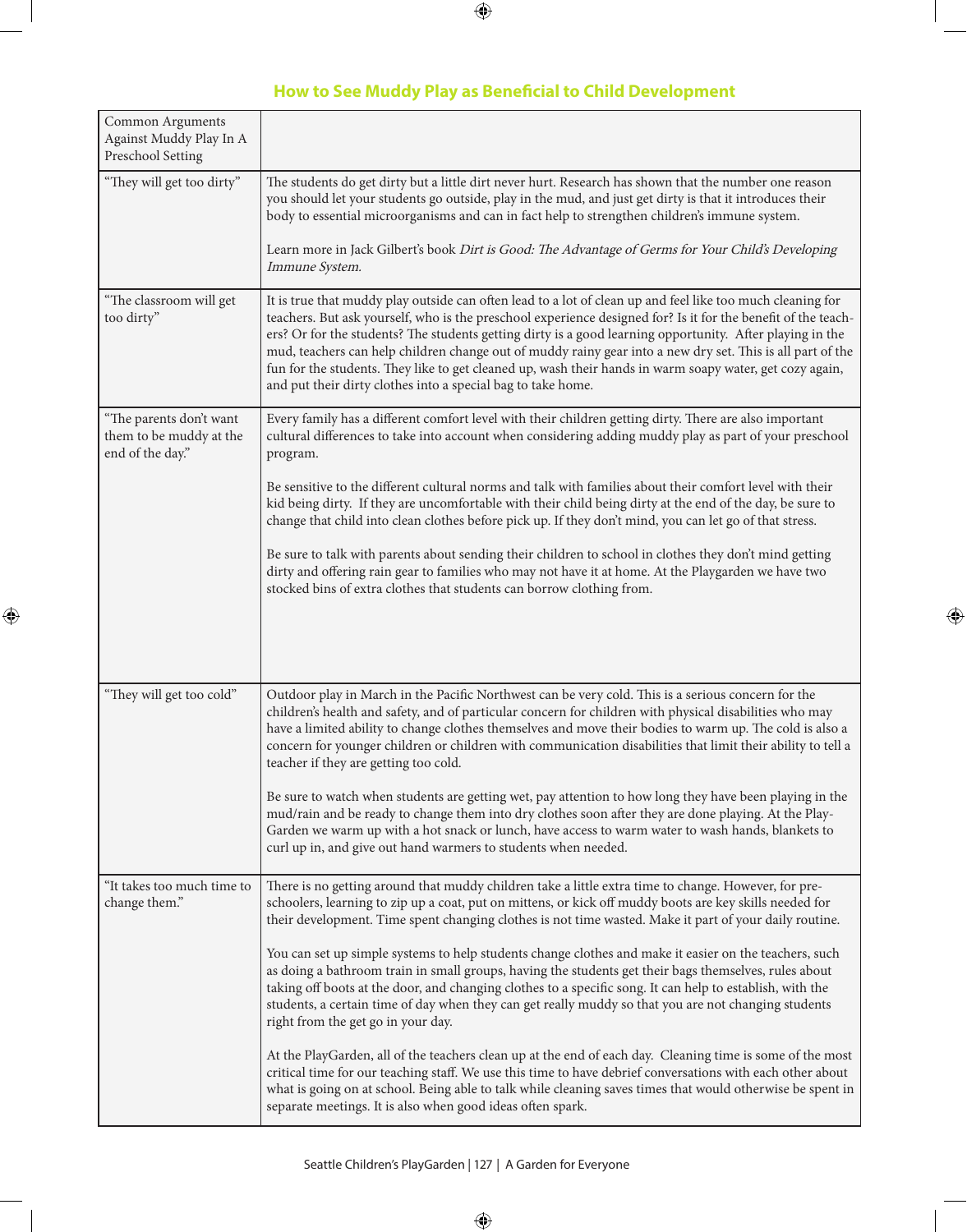

### **Building a Mud Pit**

There are a few key considerations to keep in mind when building a mud pit:

- 1. Set aside a specific place where students can dig as much as they like. Our mud pit at the PlayGarden is in a central location in our garden yet distinctly it's own place. In the fall, winter and early spring it will fill itself with rain water to make mud. In the summer, students can retrieve water from a cistern and add it to the mud pit. This is an activity that can entertain students for hours.
- 2. A mud pit is an intentionally designed space. Add elements that spark wonder. For example, we have Wilbur our Pig nearby. He loves to roll in the mud and get mud baths and be hosed down in the summertime. The mud pit is also near the garden so students can pick flowers to add into their mud pies.
- 3. To make an exciting mud pit, add stumps, logs and rocks to sit on and allow students to move materials around to make bridges and dams.
- 4. Pay attention to its depth and edges. The best mud pits are deep enough to pool but not so deep that they are dangerous for young children to play in. Students will often try to make the mud pit bigger by digging from the sides. We keep a close eye on the pit to ensure that the wheelchair accessible paths around it are still wide and flat enough for our students in wheelchairs to use and to protect the garden.

#### **Worms and Mud go Hand in Hand**

March is a great time to start teaching students about worms. Looking for worms, saving worms from rain puddles, learning about their body parts, and how they help decompose food are all great places to start.

#### **What to read:**

During March some of our favorite books to read include: Duck in the Truck, Yuck! Stuck in the Muck, Yucky Worms, & Diary of a Worm.

#### **Accessibility tip:**

Though Mud can be super fun to play in it can make spaces less physically accessible for students that use walkers, strollers or wheelchairs. Find creative solutions for keeping paths in your garden as solid as possible and try to reduce the occurrence of potholes.

At the PlayGarden we cover our garden paths with burlap sacks pinned down with garden staples to keep the paths smooth and easier to navigate.